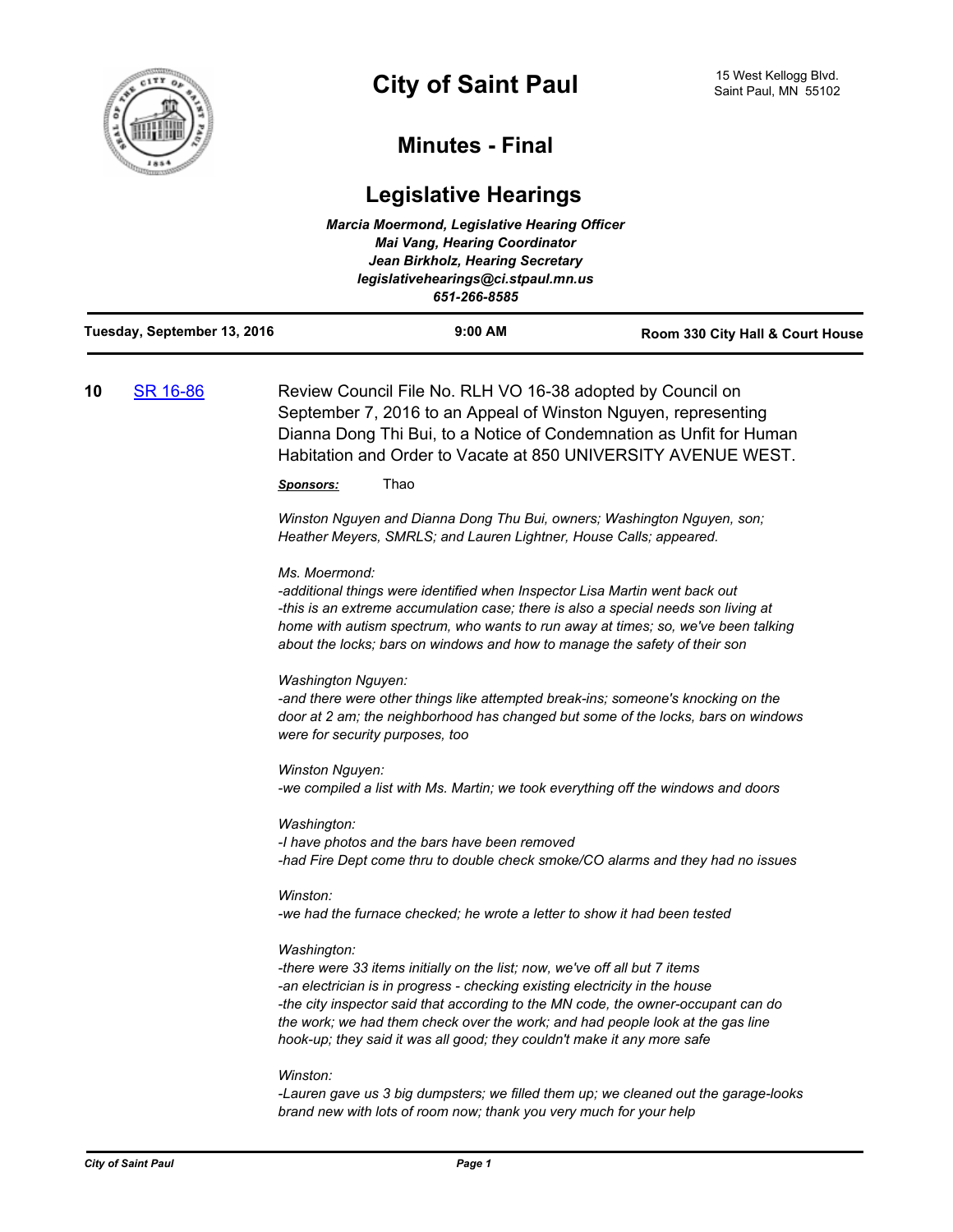#### *Washington:*

*-last time we were here, you said that 50% of the items should be removed; when Lisa arrived, she said that well over 50% had been removed (photos of house and garage)*

#### *Ms. Moermond:*

*-now, we have to work on getting the rest of the work done and more clean out -it had been discussed that Lisa wanted a professional electrician to be brought in; she is concerned that the electrical work is done correctly under permit and inspected promptly because in the past, there has been electrical work done in the home that wasn't done correctly and it hasn't been done under permit*

#### *Washington:*

*-we feel that way too; we have applied for programs that will assist with the cost; one called Neighbor Works; they will come to assess the electrical work*

*Ms. Moermond: -Neighbor Works will want professionals to come in to do the work*

*Winston: -we gave 100% of the items to charity*

*Ms. Meyers: -many doors have been removed*

*Washington: -the walls were professionally repaired (photos)*

*Ms. Moermond: -you will need more dumpsters (Lauren can provide more) -you need to finish up the loan process and get the work done -how much time do you think you'll need?*

*Washington:*

*-we removed most of the items -when we've tried to connect with contractors, they are not immediately available; (2 weeks + just to get an electrician out); we tell them that we want to comply with city codes*

*Ms. Meyers: -we could agree on a timeline for the things that is in their control, like finishing dumping stuff -Neighbor Works is another issue*

*Ms. Moermond: -I will give you until Jan 1, 2017 and I will call Becky Errigo* -secondly, I want to protect Abraham; have you gotten resources on where to get a *sale place for him to sleep...? Is there anything that we can do to help you connect?*

*Ms. Meyers: -Abraham does have a social worker*

*Washington: -Abraham is doing quite well; we removed a lot of clutter from his room & he's really happy about that -he has a communication issue; it's hard for him to explain things to us*